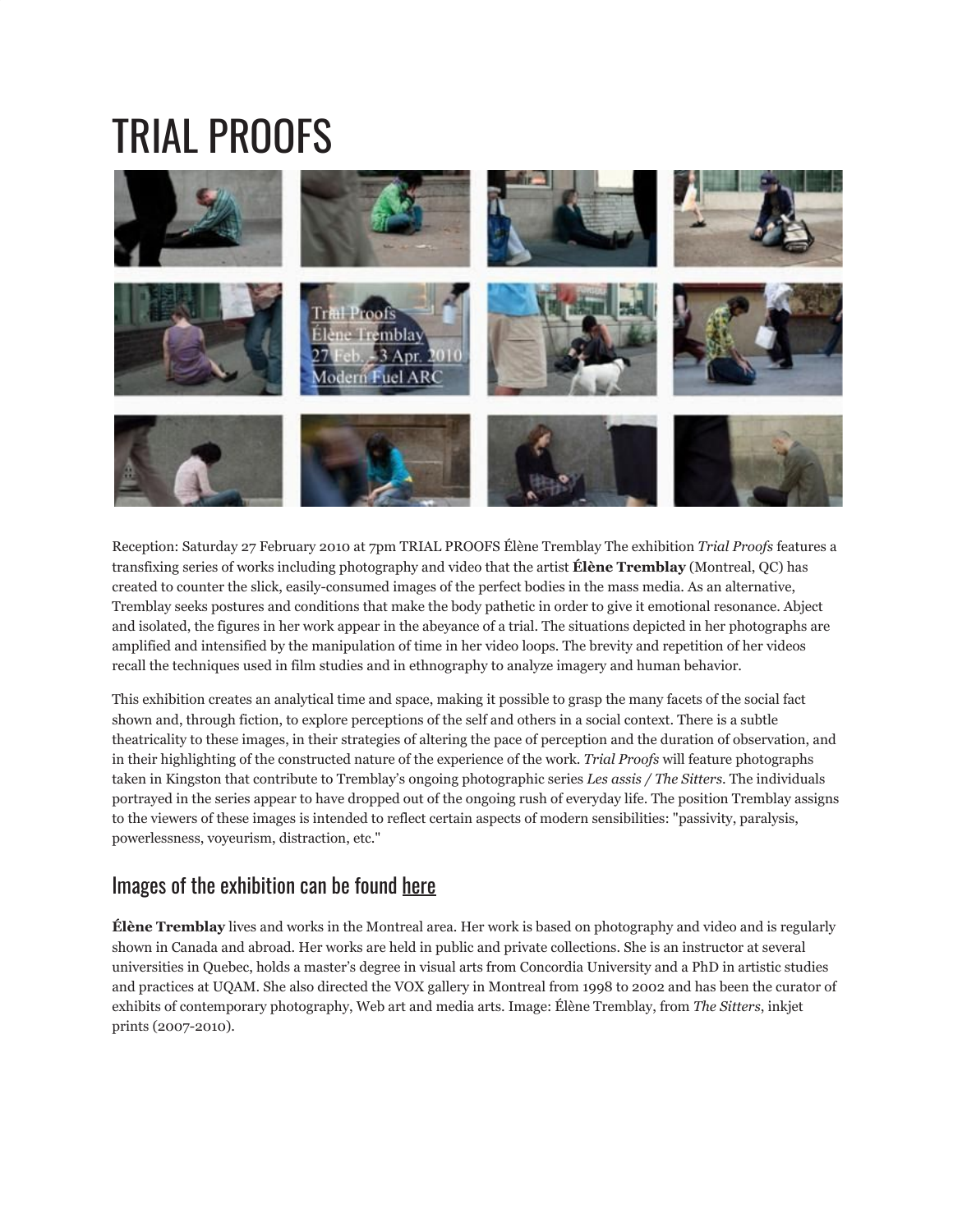## Exhibition Essay

"There but for the grace of God, go I" is a phrase that I often recall, ever since I first encountered it in the funny pages when I was a child. It entails both the recognition and the relief you feel when you see someone else in an unfortunate situation that you yourself have narrowly avoided by chance or more favorable circumstance. The photographs and videos of Élène Tremblay in the exhibition "Trial Proofs" might elicit a similar response. The conditions staged in the depicted scenarios, and the postures for the people trapped in them, make the human body appear pathetic. Tremblay's stated goal is to give the images an emotional resonance. These pictures of abject figures without shelter in the public space of the city should not be confused with street or documentary photography. They are deliberately staged, featuring models or actors, or very often the artist herself. A heightened sense of theatricality is particularly evident in the videos that render the charge of the figures' immobility: a tension that arises from their inability or refusal to be in synch. By exaggerating the duration of motionlessness in her work, Tremblay hopes to provoke questions regarding the possibility of empathy with a simulacrum. In the slight difference between empathy and sympathy, or in the distorted image of an opposite, less fortunate, but shared fate that appears as in a looking glass, the process of identification is split by a thin tain that can sting like a razor.

In an ongoing series of photographs entitled *The Sitters* (2007-2010), Tremblay presents images of people who for some reason appear to have dropped out of the hustle and bustle of the street, dissociated from the passersby who rush on. Alone and prone on the pavements of Barcelona, Montreal and Kingston, these people could be indigent, penitent, intransigent, or simply spent. Tremblay has stated that these images are meant to evoke in viewers certain aspects of the experience of modernity like passivity, paralysis and powerlessness. The immobility of the figures in the photographs is emphasized even further by the stationary souls displayed in the videos *Misfortunes #1* and *Misfortunes #2* (2005), or in the short Sisyphean circuit of the animation (2010) generated from the still image of *The Falling Man* (2005), who barely rises to fall.

The discomforting characters of Tremblay's work could be described as inhabiting or enduring the limbo state of purgatory, but for me they recall more precisely the state of a personage in Ante-Purgatory: Belacqua. In Dante's *Divine Comedy*, Belacqua, a Florentine lute-maker famed for his indolence, is condemned to wait out the span of his lifetime before he can, through the grace of God, enter Purgatory proper and begin his ascent to Paradise. In the shade of a rock at the foot of Mount Purgatory we find Belacqua in his pose, sitting on the ground and barely able to raise his head from between his knees.

The title of the exhibition, "Trial Proofs," is meant to suggest that like an unlimited number of trial proofs can be run off before a definitive print, and unlike Belacqua whose wait at some point will end, the characters in Tremblay's work are unable to transcend or unwilling to exit their position and therefore will be tested without resolution. Other works offer a slightly different albeit similar scenario.

The actor who poses as the mad woman in the video *Untitled* (2010) exhibits a rage that is evident but incomprehensible and unrelenting. The photo series *The Blue Blanket* (2010) shows the artist performing with the title object in the streets and on the platforms of Barcelona. Her body is vaguely discernible, disfigured by the folds of the cloth that covers her. Though the cloth in these images has attributes pertaining to its usefulness as shelter for those without, more prominently it serves as a visible prohibition. These works are not structured to show a deprivation that can be overcome; they make an impediment more impassable. As such, the reciprocation of the sympathy or empathy shared by viewers of these and the other images is rendered problematic. The voice of conscience is not echoed by the subjects on view; it goes unrecognized. Their stifling silence is more akin to the petrifying power of the Medusa, in front of whom one feels lucky to have a sheet, no matter how thin, before one's eyes.

Giorgio Agamben, in the text "Notes on Gesture" (from *Means Without End*, 2000) which could be described as a very short history of gesture in photography, argues that the history of Western art could be summed up as an